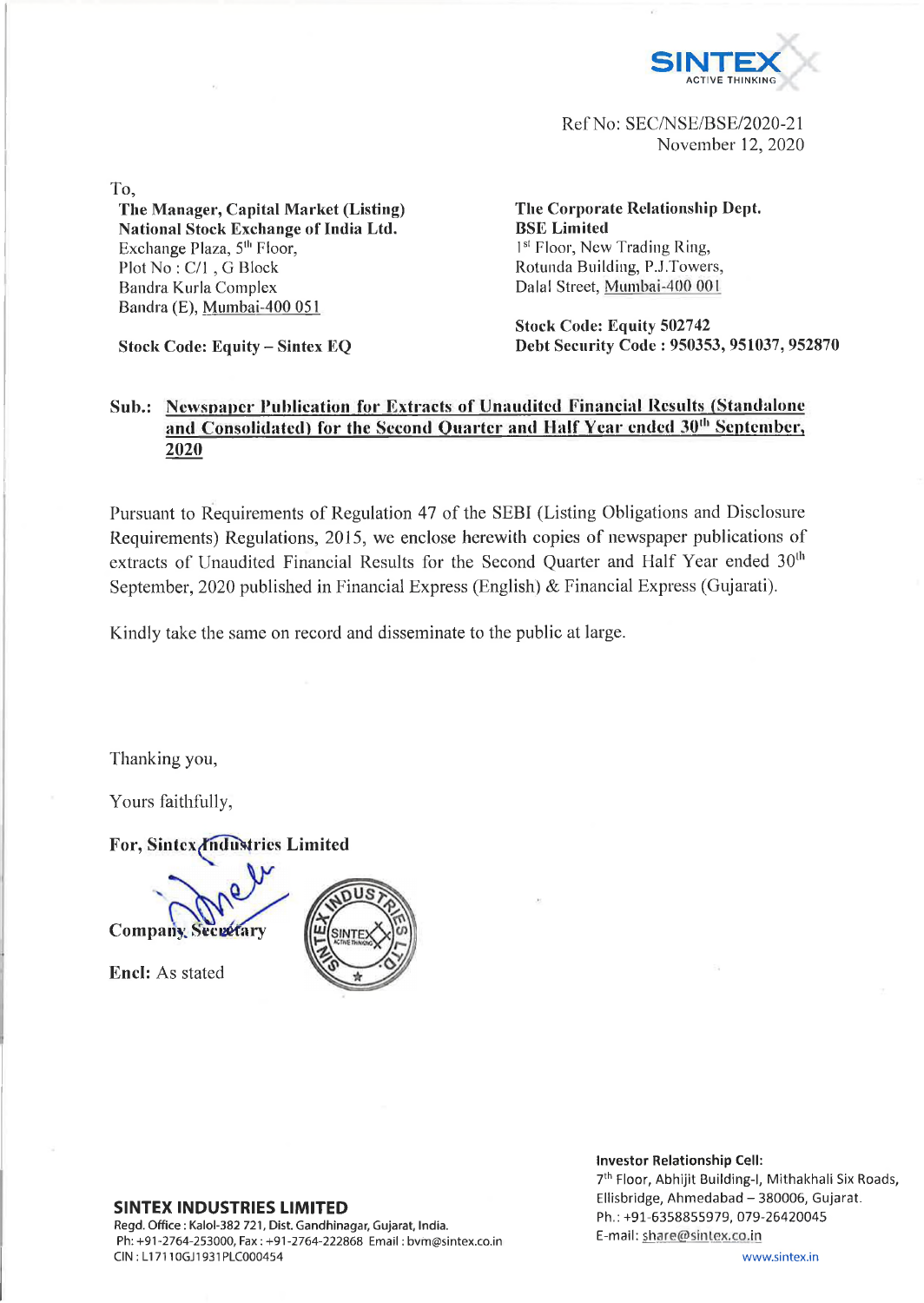|             |                                                                                     | SINTEX SINTEX INDUSTRIES LIMITED<br>REGD, OFFICE:- Kalol, Gularat-382 721, India. . Web Site: www.sintex.in, E-Mail: share@sintex.co.in CIN: L17110GJ1931PLC000454 Tel.No.(02764)-253000                                                                                                                                                                                                                                                                                                                                                                                                                                                                                                                                                                             |                                            |                                         |                                                                                      |
|-------------|-------------------------------------------------------------------------------------|----------------------------------------------------------------------------------------------------------------------------------------------------------------------------------------------------------------------------------------------------------------------------------------------------------------------------------------------------------------------------------------------------------------------------------------------------------------------------------------------------------------------------------------------------------------------------------------------------------------------------------------------------------------------------------------------------------------------------------------------------------------------|--------------------------------------------|-----------------------------------------|--------------------------------------------------------------------------------------|
| lSr.<br>No. | <b>Particulars</b>                                                                  |                                                                                                                                                                                                                                                                                                                                                                                                                                                                                                                                                                                                                                                                                                                                                                      | Quarter ended<br>30/09/2020<br>(Unaudited) | <b>Half Year</b><br>ended<br>30/09/2020 | (₹ In Crores, excapt per share data)<br>Corresponding<br>Quarter ended<br>30/09/2019 |
| (A)         | <b>Extract Of Consolidated Financial Results</b>                                    |                                                                                                                                                                                                                                                                                                                                                                                                                                                                                                                                                                                                                                                                                                                                                                      |                                            | (Unaudited)                             | (Unaudited)                                                                          |
| 1.          | Total income from operations (Nel)                                                  |                                                                                                                                                                                                                                                                                                                                                                                                                                                                                                                                                                                                                                                                                                                                                                      | 322.75                                     | 468.06                                  | 298.65                                                                               |
| 2.          |                                                                                     | Net Profit/Loss for the period (before Tax, Exceptional and/or Extraordinary items#)                                                                                                                                                                                                                                                                                                                                                                                                                                                                                                                                                                                                                                                                                 | (238.62)                                   | (520.68)                                | (244.57)                                                                             |
| 3.          |                                                                                     | Net Profit/Loss for the period before tax (after Exceptional and/or Extraordinary items#)                                                                                                                                                                                                                                                                                                                                                                                                                                                                                                                                                                                                                                                                            | (238.62)                                   | (947.32)                                | (244.57)                                                                             |
| 4           |                                                                                     | Net Profit/Loss for the period after tax (after Exceptional and/or Extraordinary items#)                                                                                                                                                                                                                                                                                                                                                                                                                                                                                                                                                                                                                                                                             | (238.69)                                   | (947.37)                                | (242.76)                                                                             |
| 5.          | (after tax) and Other Comprehensive Income (after tax))                             | Total Comprehensive Income for the period (Comprising Profit/Loss for the period                                                                                                                                                                                                                                                                                                                                                                                                                                                                                                                                                                                                                                                                                     | (238.69)                                   | (947.37)                                | (242.76)                                                                             |
| ₿.          | <b>Equity Share Capital</b>                                                         |                                                                                                                                                                                                                                                                                                                                                                                                                                                                                                                                                                                                                                                                                                                                                                      | 59.41                                      | 59.41                                   | 59.41                                                                                |
| 7.          | Earnings Per Share (of Re. 1/-each) - 1. Basic:                                     | 2. Diluted:                                                                                                                                                                                                                                                                                                                                                                                                                                                                                                                                                                                                                                                                                                                                                          | (4.02)<br>(4.02)                           | (15.95)<br>(15.95)                      | (4.09)<br>(4.09)                                                                     |
| (B)         | Key numbers of Standalone Financial Results                                         |                                                                                                                                                                                                                                                                                                                                                                                                                                                                                                                                                                                                                                                                                                                                                                      |                                            |                                         |                                                                                      |
| a.          | Total Income from operations (Net)                                                  |                                                                                                                                                                                                                                                                                                                                                                                                                                                                                                                                                                                                                                                                                                                                                                      | 302.37                                     | 454.97                                  | 286.90                                                                               |
| b.          | Net Profit/(Loss) Before Tax                                                        |                                                                                                                                                                                                                                                                                                                                                                                                                                                                                                                                                                                                                                                                                                                                                                      | (238.29)                                   | (946.21)                                | (243.12)                                                                             |
| c.          | Net Profit/(Loss) After Tax                                                         |                                                                                                                                                                                                                                                                                                                                                                                                                                                                                                                                                                                                                                                                                                                                                                      | (238.18)                                   | (946.07)                                | (243.12)                                                                             |
|             | Directors in their respective meetings held on November 10, 2020.<br>www.sintex.in. | Notes: 1. The Standalone and Consolidated Un-audited Financial Results were reviewed by the Audit Committee and approved by the Board of<br>2. Previous period's figures have been regrouped/rearranged wherever necessary.<br>3. The above is an extract of the datailed format of Unaudited Quarterly Financial Results filed with the Stock Exchanges under Regulation 33 of<br>the SEBI (Usting Obligations and Disclosure Requirements) Requiations, 2015. The detailed Unaudited Quarterly Financial Results are available on the websites of SSE and NSE at www.bseindia.com as welcomed and the Company's<br>4. #- Exceptional and/or Extraordinary items adjusted in the Statement of Profit and Loss in accordance with ind AS Rules / AS Rules, whichever |                                            |                                         |                                                                                      |

 $\lambda$ 

 $\mathcal{O}$